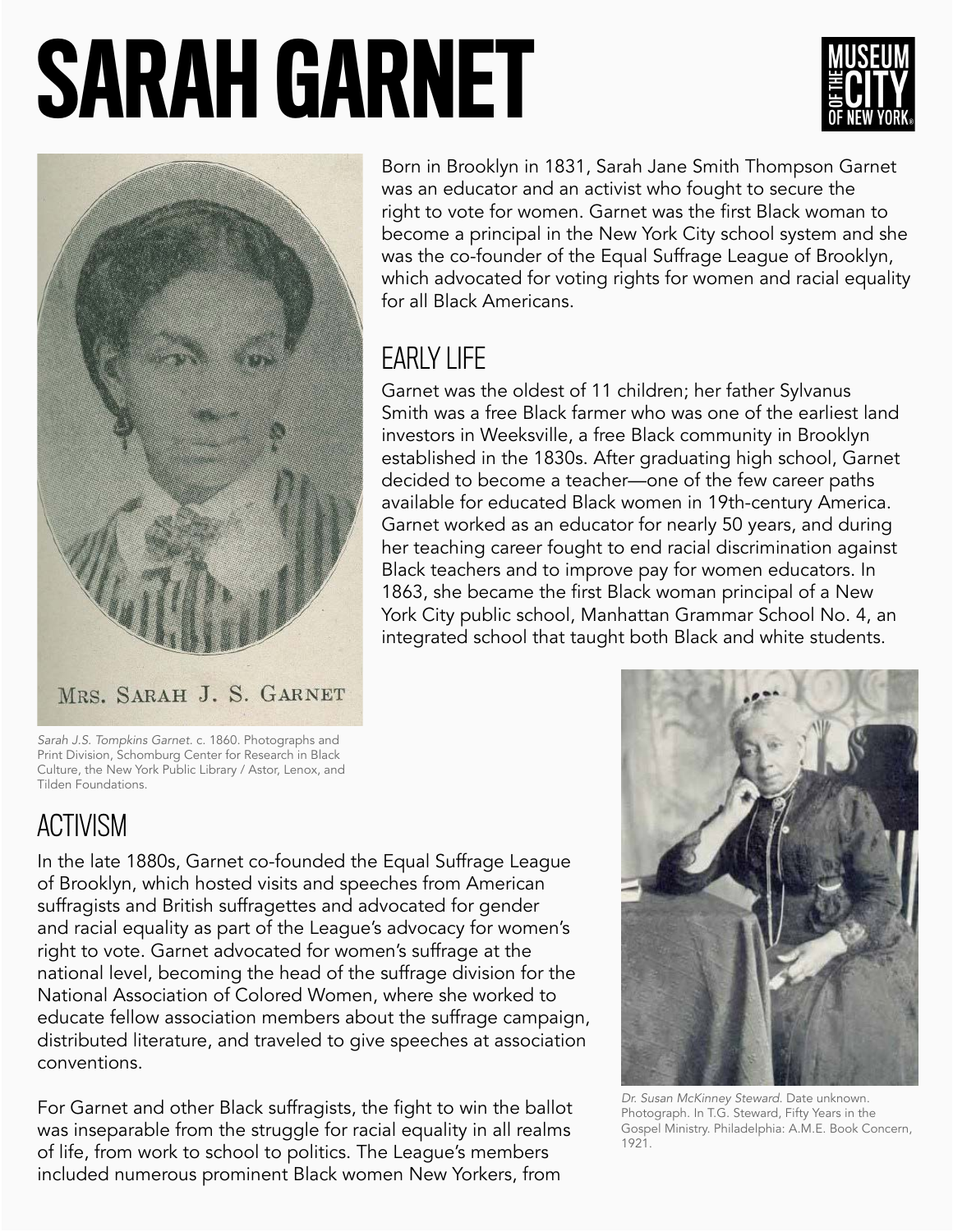Garnet's sister Dr. Susan McKinney Steward (shown), the first Black woman in New York state to earn a medical degree, to Maritcha Remond Lyons, an educator and activist whose family operated a boardinghouse that doubled as a stop on the Underground Railroad in antebellum New York.



Sarah Garnet died at home in Brooklyn in 1911, just a few months after she and her sister Dr. McKinney Steward returned from attending the first Universal Races Congress in London. W.E.B. DuBois was among those who spoke at her memorial service, while Maritcha Lyons contributed a profile of Garnet to the book *Homespun Heroines and Other Women of Distinction*, a collection of sixty biographies of prominent African American women that was published in 1926. In 2019, Brooklyn's P.S. 9 in Prospect Heights was renamed the Sarah Smith Garnet School in honor of her legacy as an educator, suffragist, and advocate for racial equality.

#### QUESTIONS

Why did Black suffragists believe it was important to fight for racial equality alongside the right to vote?

How might Sarah Garnet's work as an educator have impacted her activism for woman suffrage?

How did Garnet's career as an educator, suffragist, and activist contribute to the ongoing fight for full emancipation for Black Americans?

## LEARN MORE

Sarah Garnet was featured in the 2017-2018 exhibition *[Beyond Suffrage: A Century of New York Women](https://www.mcny.org/exhibition/beyond-suffrage)  [in Politics](https://www.mcny.org/exhibition/beyond-suffrage)* at the Museum of the City of New York.

To learn more about Garnet's role in the New York fight for women's suffrage, check out the MCNY lesson plan "'Working Together, Working Apart:' How Identity Shaped Suffragists' Politics" at [mcny.org/lesson](http://mcny.org/lesson-plans/beyond-suffrage-working-together-working-apart-how-identity-shaped-suffragists)[plans/beyond-suffrage-working-together-working-apart-how-identity-shaped-suffragists](http://mcny.org/lesson-plans/beyond-suffrage-working-together-working-apart-how-identity-shaped-suffragists).

Information about the Museum's programs for teachers, students, and families, as well as online lesson plans and educational resources, can be found on the Museum's Digital Education Hub: [mcny.org/](http://mcny.org/DigitalEd) [DigitalEd.](http://mcny.org/DigitalEd)

#### ACTIVIST NEW YORK

Visit the *[Activist New York](https://www.mcny.org/exhibition/activist-new-york)* exhibition at the Museum of the City of New York to learn more about the city's history of activism and the people who have propelled social change from the 1600s to today.

Explore the *[Activist New York](https://activistnewyork.mcny.org/)* online exhibition and discover classroom resources and [lesson plans](https://activistnewyork.mcny.org/see-all-lesson-plans) by visiting [activistnewyork.mcny.org](http://activistnewyork.mcny.org).